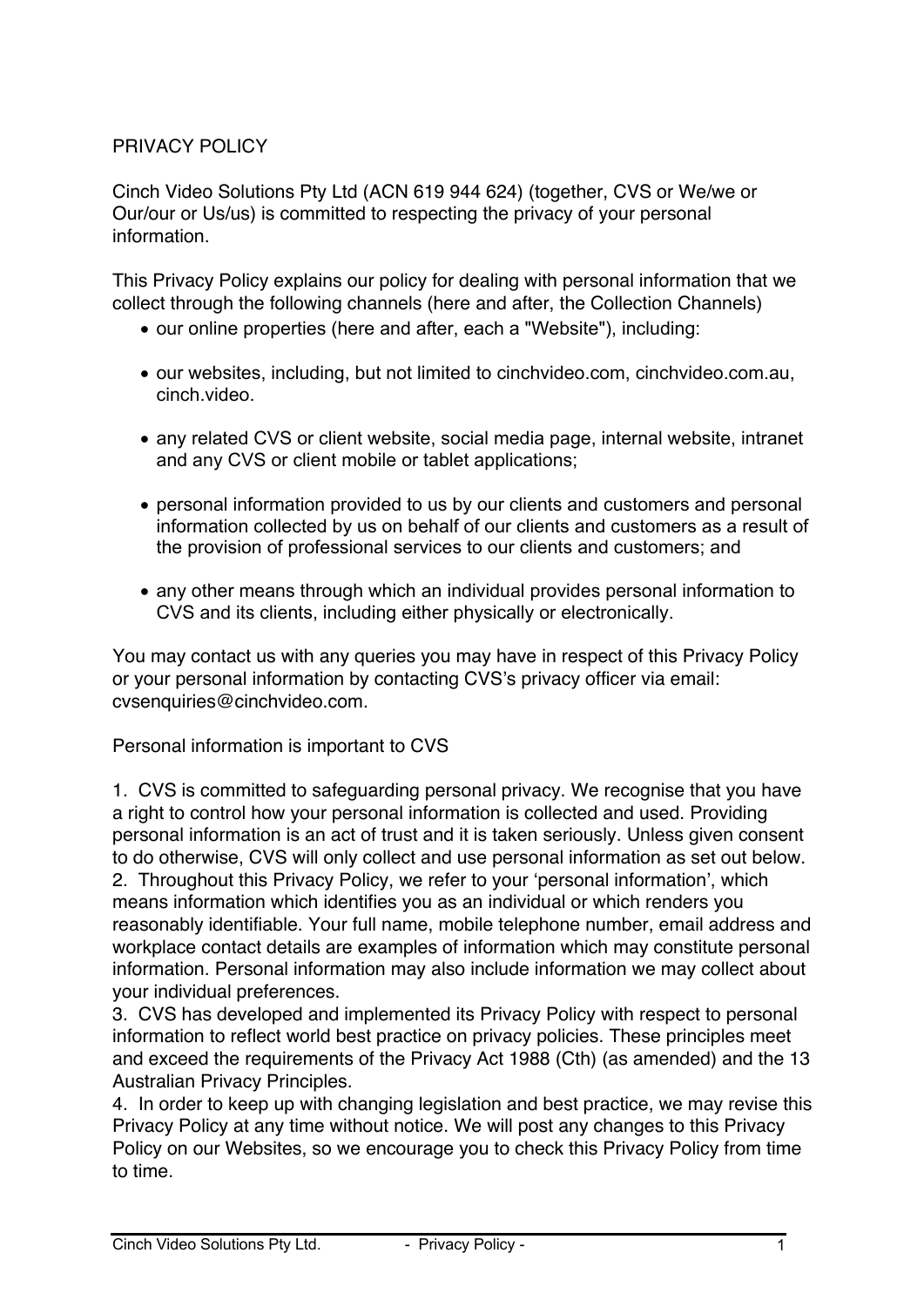5. In addition to the provisions of this Privacy Policy, there may also be specific and additional privacy and consent provisions that apply to certain Collection Channels. Because those specific and additional provisions also relate to your privacy protection, we recommend that you review them wherever they appear. In the event of any inconsistency between the provisions of this Privacy Policy and those other specific and additional provisions, the specific and additional provisions will prevail.

## Anonymity and pseudonymity

6. Where practicable, we will allow you to deal with us on an anonymous or pseudonymous basis. If this is practicable, our Collection Channels will seek information in this way. However, where it is not practicable for the purposes for which information is collected, we will seek the information identified below. Kinds of Personal Information that CVS Collects and Holds

7. Personal information that may be requested or collected by us includes: a. contact information such as your full name, telephone number, mobile telephone number, current and valid email address;

b. more detailed contact preferences;

c. information about your experience with our products or services or third party products or services listed on a Website This information is requested in order to tailor our subsequent communications to you and continuously improve our products and services;

d. the contact details of third parties. If you are asked to provide details about other people, please ensure that these individuals are happy for their details to be given to CVS and used for the purposes set out in this policy (which may include using their details for marketing purposes);

e. any other personal information which you directly provide to CVS. Where you provide us with such unsolicited personal information, we will retain this information where it falls within our primary purposes for collection of personal information (as stated in this Privacy Policy); and

f. any other personal information requested or required by a Collection Channel.

Sensitive Information

8. We will only collect sensitive information with your consent. Where you provide us with any sensitive information (including, but not limited to, information about your racial or ethnic origin, religious affiliation, political opinions, sexual orientation and/or medical history) we will only use this information for the purposes stated on the Collection Channel.

How CVS Collects and Holds Personal Information

9. CVS will only collect or monitor any personal information about you with your consent including as provided in this Privacy Policy or if it is otherwise lawful to do so. The only personal information collected by us is what has been provided to us in accordance with this Privacy Policy or has been provided to us lawfully by third parties, including our clients and customers.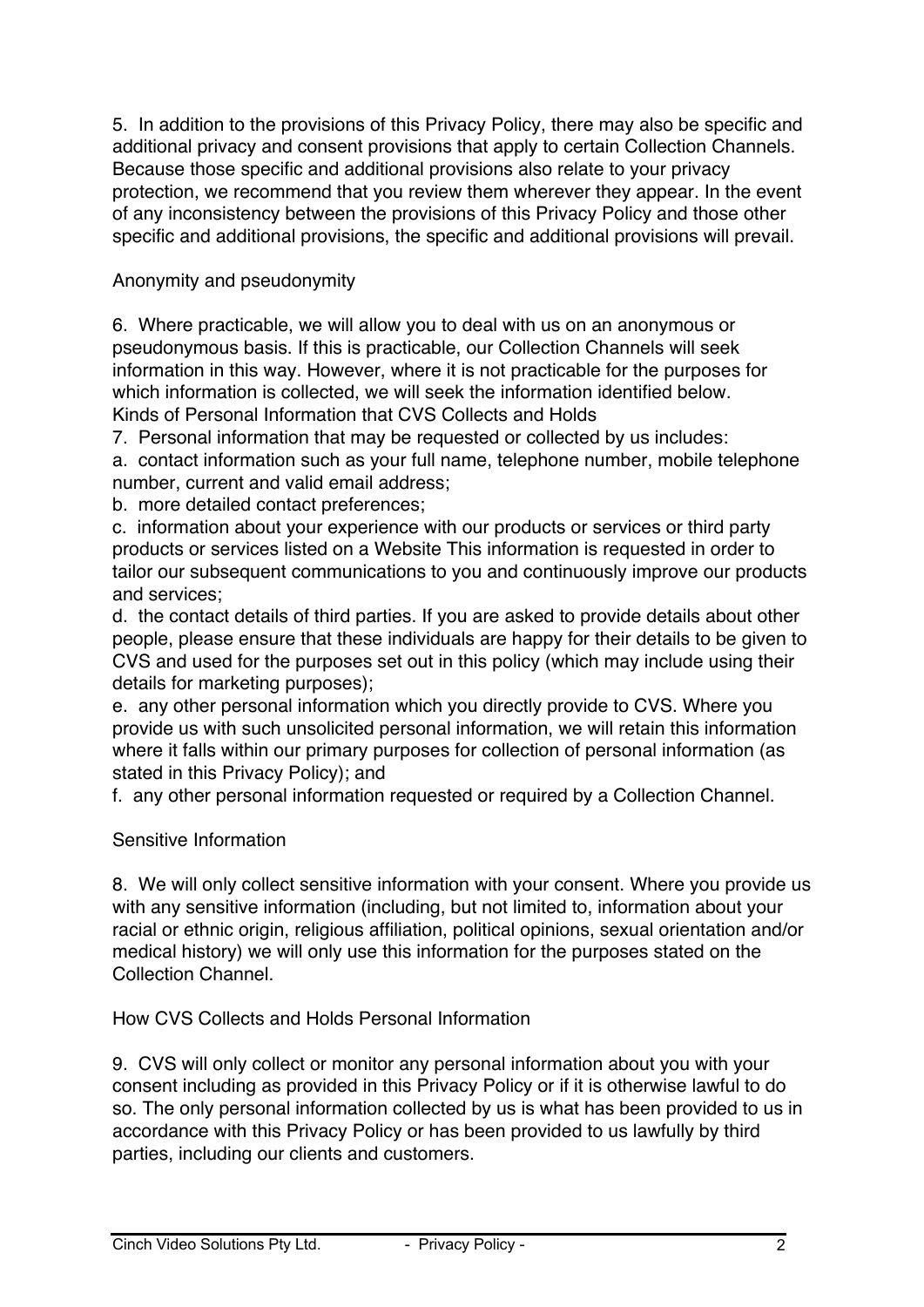Active Information Collection

10. Personal information may be collected (and combined) via our Collection Channels if you

a. have previously provided us with personal information prior to this Privacy Policy coming into effect, either directly from you personally or via a third party, including our clients;

b. sign-up and/or register to become a member of any Collection Channel, or provide your details to us or our clients via any Collection Channel;

c. subscribe to any newsletters, updates, alerts or news and media releases, or request launch or event information or information about our products or services or other information services as well as third party products or services;

d. complete and submit any forms or surveys to us or our clients, either physically or electronically

e. conspicuously publish or provide on request your personal information to CVS; f. contact us or our clients directly in person or via any medium including mail, telephone, social media and commercial electronic messages (SMS (Short Message Service), MMS (Multimedia Message Service), IM (Instant Messaging) and email) including via the contact details listed on a Website;

g. participate in any competitions, offers, promotions or marketing activities;

h. interact with a Website for a specific purpose;

i. interact with or browse a Website generally.

11. Personal information is requested in order to facilitate or provide you with certain content, products or services, and information about such content, products or services (including the uploading, access to, and receipt of content on a Website), marketing materials, newsletters, electronic newsletters (e-newsletters), news and media releases / launch information, and also to advise you of other CVS, client or third party products, services, offers, competitions or events which may be of interest. No one is obligated to provide personal information. However, failure to do so may result in CVS or its clients being unable to facilitate or provide you with certain content, products or services, products or services information, upcoming promotion, competition, offer or event information or accept competition entries (where applicable).

12. We may also obtain your personal information from legitimate third party sources including list brokers, referral agents, our clients and other data providers or organisations that share data in circumstances where it is lawful and/or you have given permission for them to do so.

## Children

13. Personal information will not be collected by any person who is known by CVS to be under the age of fifteen (15) without the consent of a parent or legal guardian. Persons under age fifteen (15) may only use our Websites with the involvement and consent of a parent or legal guardian

Passive Information Collection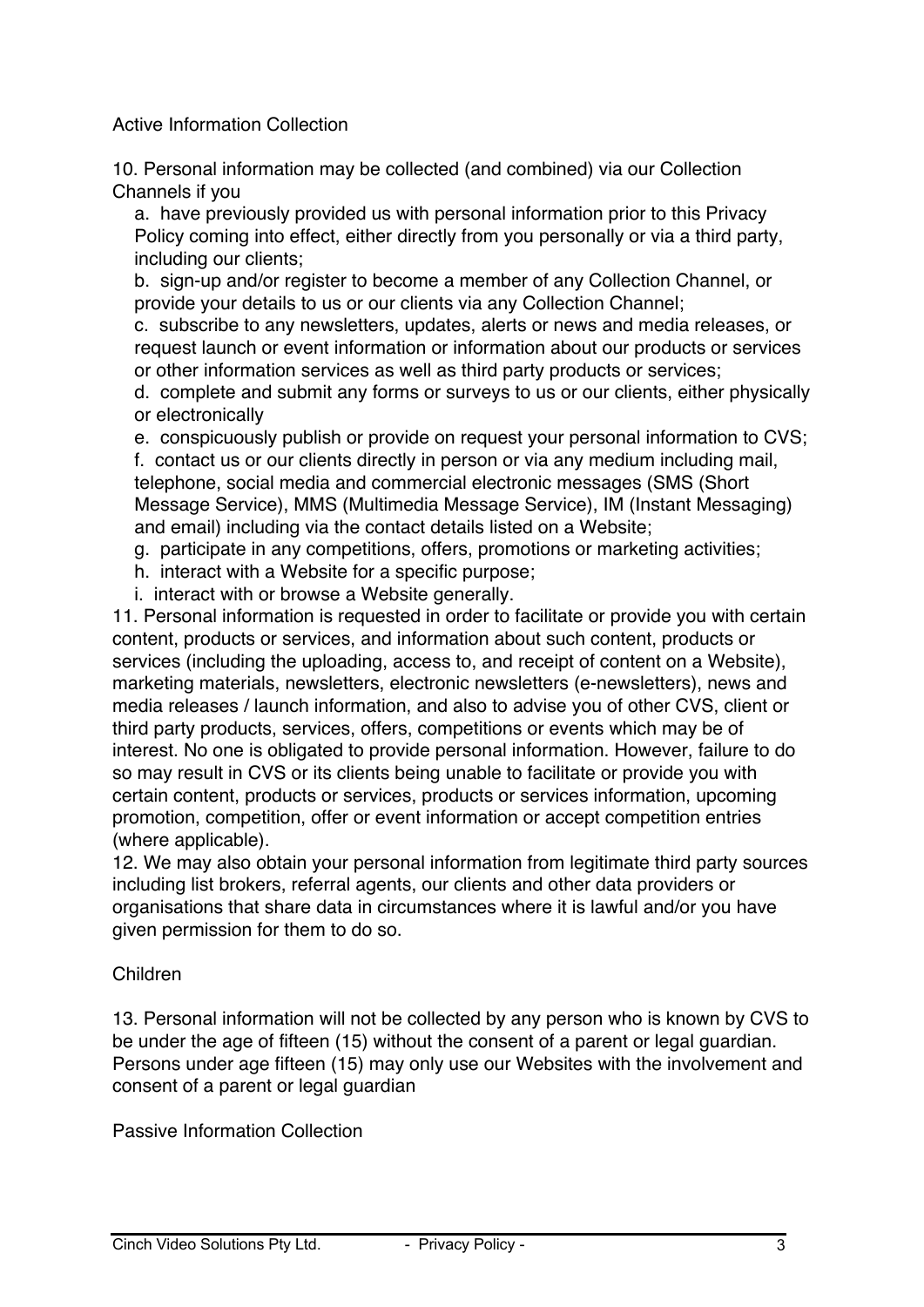14. As with many commercial websites, CVS and its clients may also collect information which tells us about visitors to our Websites. For example, we may collect information about the date, time and duration of visits and which pages of a Website are most commonly accessed. This information is generally not linked to the identity of visitors, except where a Website is accessed via links in an email we have sent or where we are able to uniquely identify the device or user accessing a Website. By accessing a Website via links in an email we have sent and/or by accessing a Website generally, you consent to the collection of such information where it is personal information.

15. As you navigate through our Websites, certain information can be passively collected (that is, gathered without you actively providing the information) using various technologies, such as Unique Device Identifiers (UDI), cookies, Internet tags or web beacons, and navigational data collection (log files, server logs, clickstream). In certain circumstances, this information may be considered anonymous information or personal information under the Privacy Act 1988 (Cth). This is dependent on the device used and the method by which an individual connects to the Internet. Your Internet browser automatically transmits to the Website you are browsing some of this anonymous information or personal information, such as the URL of the website you just came from, the Internet Protocol (IP) address, the UDI (if applicable) and the browser version your device is currently using. Our Websites may also collect anonymous information or personal information from your device through cookies and Internet tags or web beacons. You may set your browser to notify you when a cookie is sent or to refuse cookies altogether, but certain features of a Website might not work without cookies and this may limit the services provided by a Website. Cookies and other technical methods may involve the transmission of information either directly to us or to another party authorised by us to collect information on our behalf.

16. Our Websites may use and combine such passively collected anonymous information or personal information from various third party sources, including as described in paragraph 15, to provide better service to Website visitors and users, customise a Website based on your preferences, compile and analyse statistics and trends, and otherwise administer and improve a Website for your use. We may combine your visitor session information or other information collected through tracking technologies with personally identifiable information from time to time in order to understand and measure your online experiences and to determine what products, promotions and services are likely to be of interest to you. By accessing a Website, you consent to information about you being collected, compiled and used in this way.

17. For more information about cookies and how you can opt out, you can visit; www.youronlinechoices.com.au/.

Purposes for which CVS collects, holds, uses and discloses personal information 18. Personal information collected will be collected, used and/or disclosed for the following primary purposes:

a. For the purposes for which it was collected (as advised in this Privacy Policy).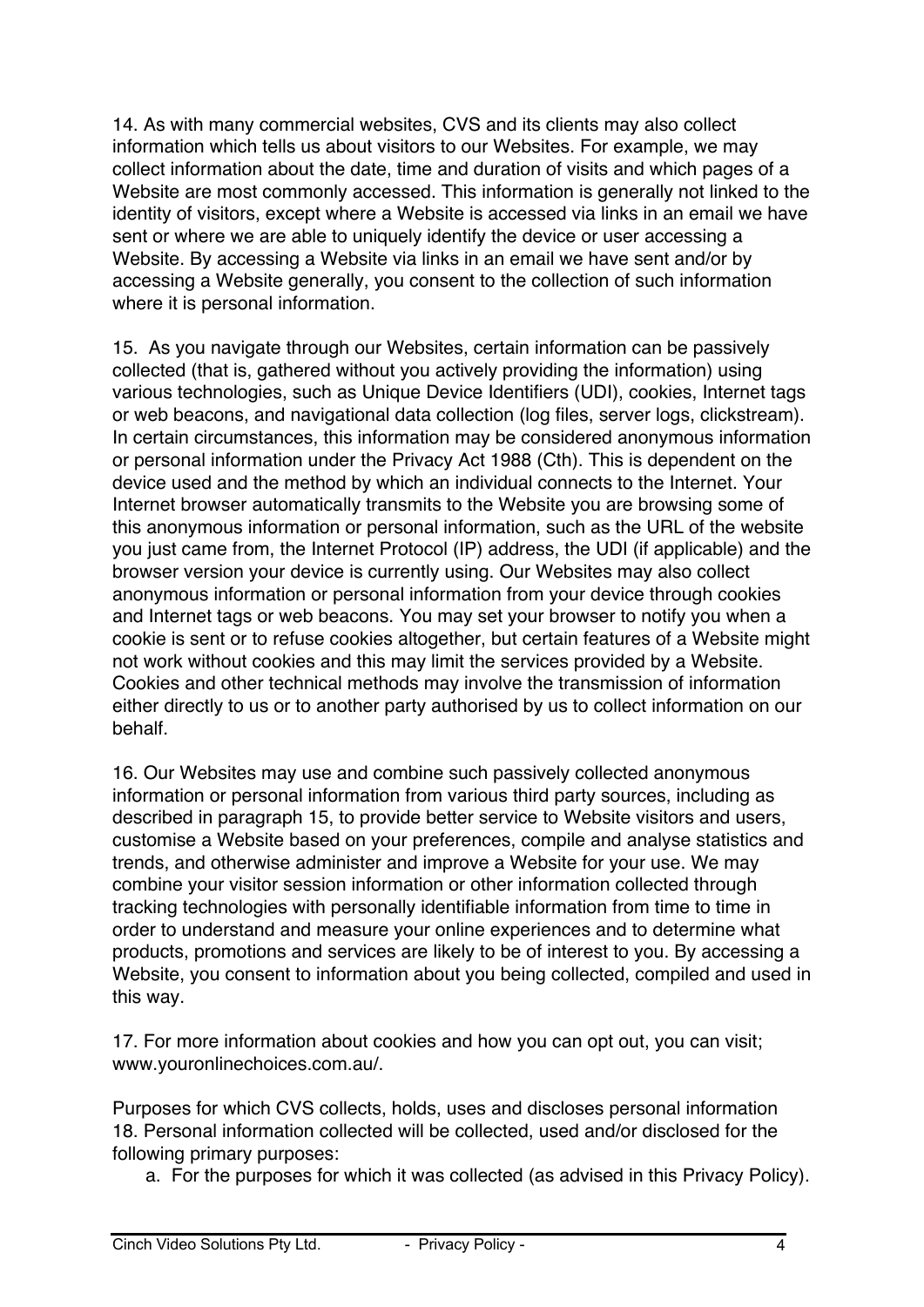b. For the purposes stated in a privacy collection statement on a particular Collection Channel

c. To maintain the functionality of a Website, including the provision of information to you relating to the content available on the Website.

d. To fulfil obligations in respect of any contract between you and CVS or you and one of our clients.

e. To send you any technical, administrative or legal notices important to our Websites and services generally.

f. To provide you with information about your transactions (including uploading, access to, and receipt of content on a Website), content, services and products, to provide direct marketing materials, events, special offers, competitions and promotions in person and via any medium including mail, telephone and commercial electronic messages (SMS (Short Message Service), MMS (Multimedia Messaging Service), IM (Instant Messaging), email) or any other form of electronic, emerging, digital or conventional communications channel.

g. To maintain our relationship with you.

h. To render services related to CVS.

i. To undertake recruitment for CVS.

j. To provide you with newsletters via mail and electronic newsletters (enewsletters) via commercial electronic messages.

k. To respond to customer enquiries

l. To improve Website and system administration.

m. To obtain opinions or comments about products and/or services and to conduct other research and development

n. To record statistical data for marketing analysis and to conduct market research.

o. To share personal information with CVS group companies, our promotional partners and other trusted third parties in the manner described below.

p. To collect, hold, use and disclose personal information as stated above, for the purpose of providing professional services to our clients and customers q. To contact you regarding submissions of content and information you have submitted for use within the CVS system.

19. For the purposes described above, personal information may be shared with CVS group companies, CVS promotional partners, CVS clients and other trusted third parties (and their directors, servants and agents) either in Australia or any other territory or country where the CVS service is available. Failure to provide personal information may result in CVS or its clients being unable to provide you with certain content, information, upcoming promotion, event or product information and/or accept promotion entries (where applicable).

20. In order to operate a Website or deliver a service, personal information may also be shared with CVS group companies, selected service providers and/or other trusted third parties either in Australia or any other territory or country where CVS services are available. CVS group companies, selected service providers and/or other trusted third parties may be engaged by CVS to perform a variety of functions, such as data storage, fulfilling orders, conducting market research, assisting with promotions and surveys, and providing technical services for our Websites. These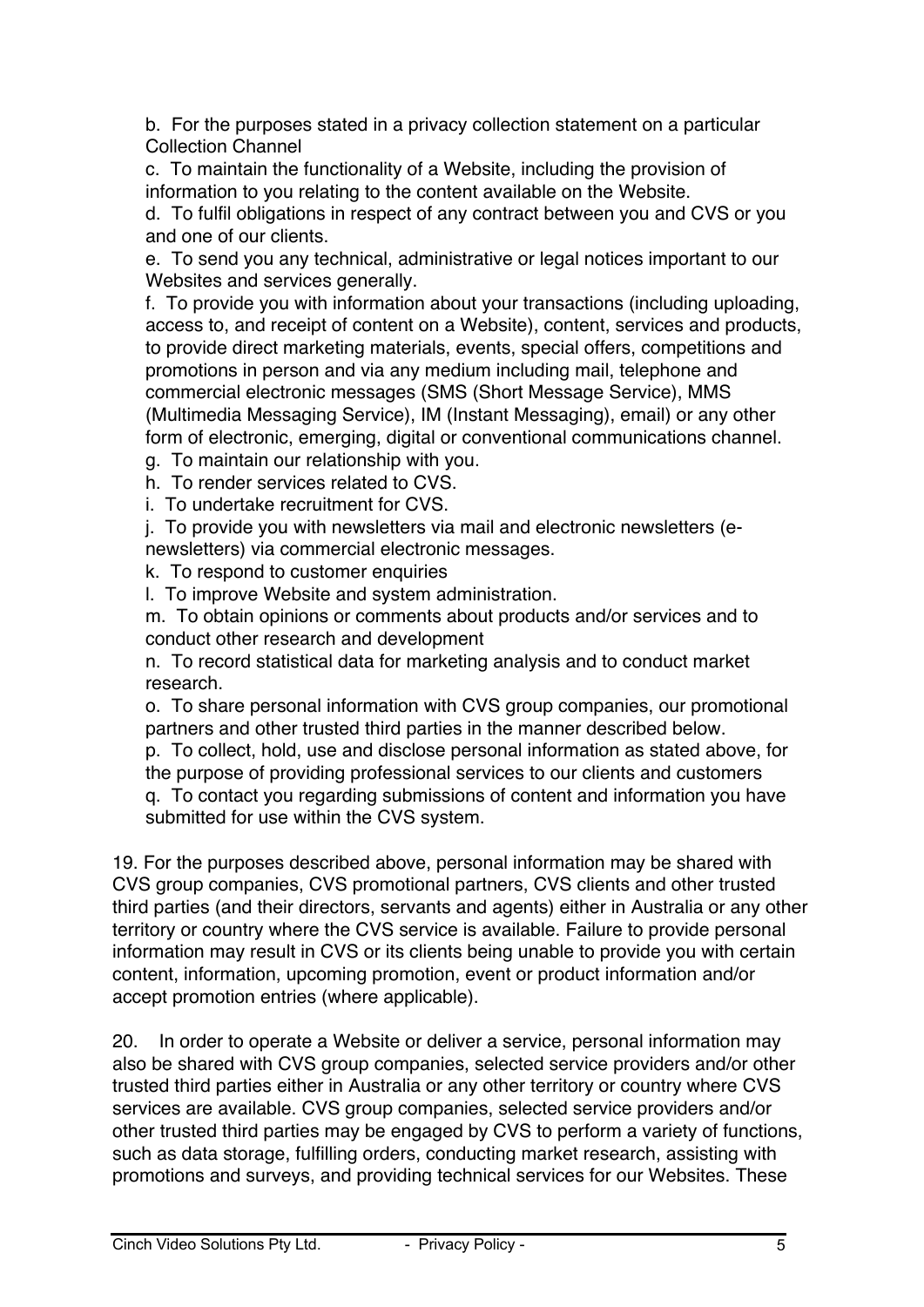companies may have access to personal information if needed to perform such functions.

21. CVS recognises the trust with which you provide personal information, and except as stated in this Privacy Policy, such information will not be used or disclosed for any other purposes without consent. However, CVS reserves the right to use or disclose any information, including personal information, as needed to satisfy any law, regulation or legal request, to protect the rights or property of CVS, any member of CVS group, or any member of the public, to protect the integrity of a Website, to fulfil your requests, or to cooperate in any law enforcement investigation or an investigation on a matter of public safety.

## Contact by CVS

22. CVS group companies (and their directors, servants and agents), CVS promotional partners or trusted third parties (and other selected service providers and other non- CVS companies or professionals) either in Australia or any other territory or country where the CVS service is available, CVS, may contact you via telephone, SMS (Short Message Service), MMS (Multimedia Messaging Service), IM (Instant Messaging), email, post or any other form of electronic, emerging, digital or conventional communications channel using the information provided in order to contact you in respect of the primary purposes for collection of personal information as stated above.

23. CVS does not send advertising or marketing information without obtaining prior consent, for example the consent contained within this Privacy Policy. If you receive communications from CVS which you do not wish to receive, you may remove your name from the database either by utilising the functional unsubscribe facility (if the communication is via commercial electronic message) or by contacting CVS via email: CVSenquiries@vivodsolutions.com. Please allow 30 days for this request to be processed.

24. Despite removing your name from the database from receiving future advertising and marketing information, CVS may send you non-commercial "Administrative Emails". Administrative Emails relate to a CVS user account and may include administrative and transaction confirmations, requests and inquiries or information about a particular CVS user account. If you do not wish to receive such communications from CVS, you may remove your name from the database by utilising the functional unsubscribe facility.

## Your right of access

25. You have the right to access and review your personal information that may be recorded on a CVS database. Information may be reviewed by contacting CVSs privacy officer via email: cvsenquiries@cinchvideo.com. Please allow 30 days for this request to be processed.

Changing and deleting the information we have about you.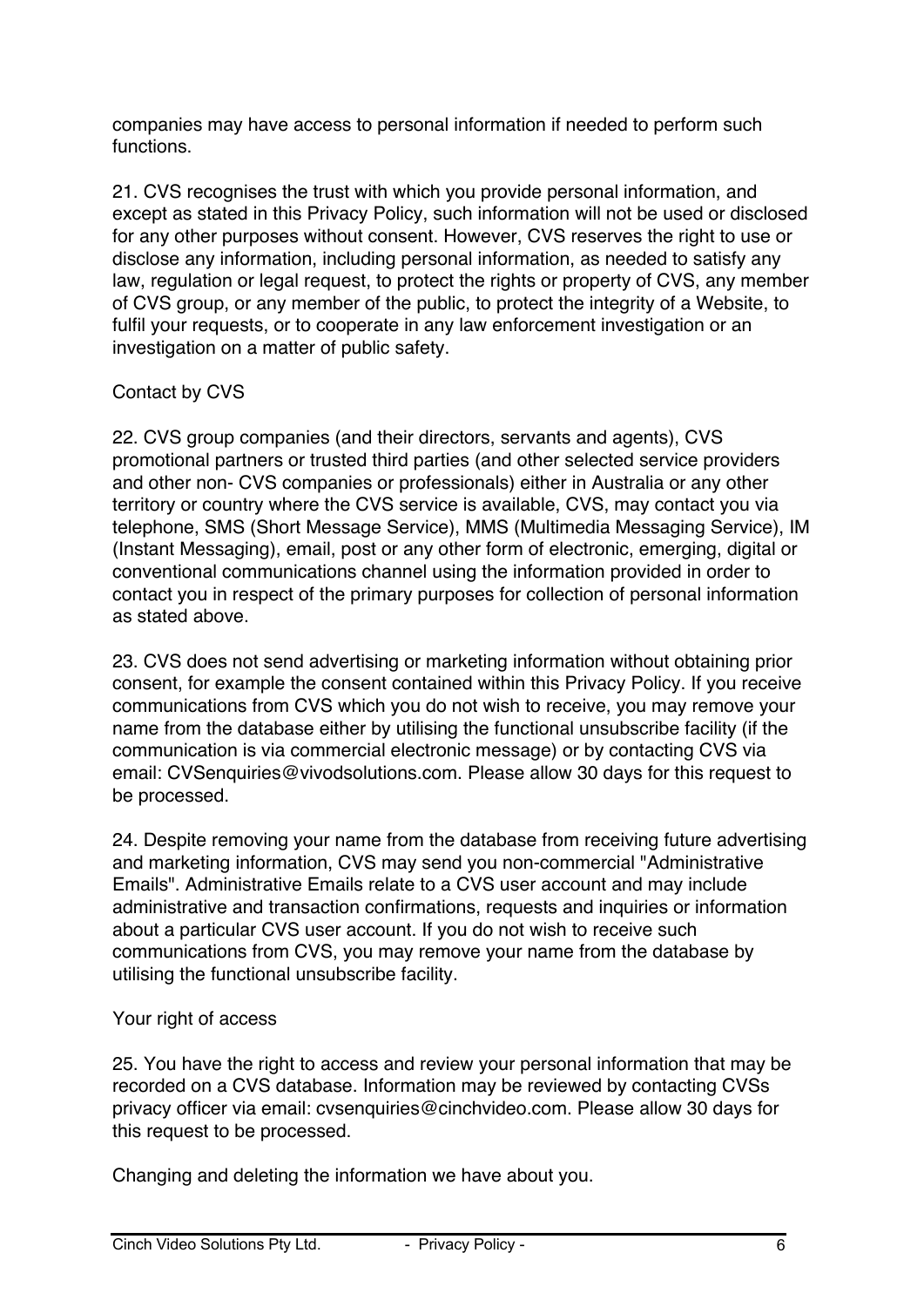26. Information contained on the database may be amended, or your preferences for contact from us changed, by contacting CVS's privacy officer via email: cvsenquiries@cinchvideo.com. Please allow 30 days for this request to be processed.

27. In the same way, a request may be made to delete personal information, and all reasonable steps to delete the information will be made, except where it is required for legal reasons. Deletion of information may result in CVS and its clients being unable to facilitate or provide you with information about certain transactions (including the uploading, access to, and receipt of content on a Website), other content, services or product information, upcoming promotion, competition or event information, and/or provide certain content, goods or services.

28. We are not responsible for removing your personal information from the lists of any third party who has previously been provided your information in accordance with this policy.

### Storage and security of personal information

29. CVS will endeavour to take all reasonable steps to keep secure any personal information recorded, and to keep this information accurate, up to date, complete and relevant. The information is stored on secure servers that are protected in controlled facilities. This service may be performed on our behalf and data may be hosted by our selected data storage providers. In some cases these facilities may be overseas.

#### Disclosure of personal information to overseas recipients

30. In some cases, CVS may disclose your personal information to overseas recipients. CVS employees, data processors and other trusted third parties are obliged to respect the confidentiality of any personal information held by CVS. However, security of communications over the Internet cannot be guaranteed, and therefore absolute assurance that information will be secure at all times cannot be given. CVS will not be held responsible for events arising from unauthorised access to personal information. Personal information may be contained in an approved CVS multimedia distribution including your (as the sender) name, contact number and email address.

## CVS and links to other websites

31. Our Websites may, from time to time, contain links to the websites of other organisations which may be of interest to you. Their inclusion cannot be taken to imply any endorsement or validation by us of the content of the third party website. Linked websites are responsible for their own privacy practices and you should check those websites for their respective privacy statements. CVS is not responsible, nor does it accept any liability, for the conduct of companies linked to our Websites.